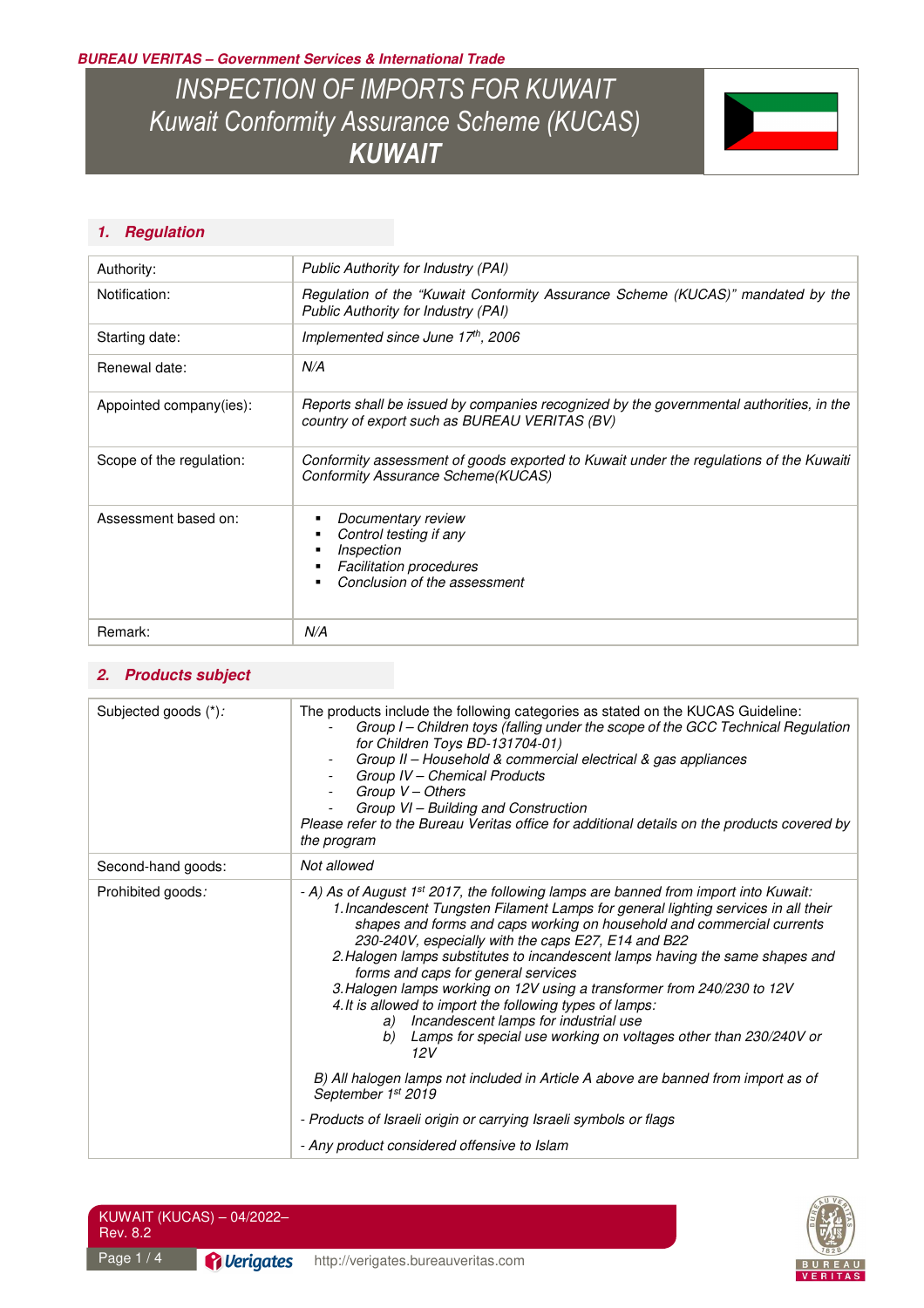# *– DATA SHEET –*

#### **BUREAU VERITAS**

| Counterfeited goods:                       | Not allowed                                                                                                                                                                                                                                                                                                                                                                                                                                          |
|--------------------------------------------|------------------------------------------------------------------------------------------------------------------------------------------------------------------------------------------------------------------------------------------------------------------------------------------------------------------------------------------------------------------------------------------------------------------------------------------------------|
| Exempted goods:                            | <b>Products holding "Kuwait Quality Mark"</b><br>New motor vehicles holding "GCC Conformity Certificates"<br>-<br>Diplomatic cars imported by Foreign embassies<br>$\overline{\phantom{a}}$<br>Products imported in small non-commercial quantities<br>-<br>Products imported on a temporary basis (e.g. for display purpose)<br>$\overline{\phantom{a}}$<br>Products forming contents of large industrial or government projects.<br>$\overline{a}$ |
| Minimum value subject to the<br>programme: | N/A                                                                                                                                                                                                                                                                                                                                                                                                                                                  |

## **3. Technical requirement**

| Conformity requirements:                  | Compliance of goods to applicable Kuwaiti, Gulf, international or national standards<br>(respectively depending on the presence of such standards), in addition to national<br>deviations shall be demonstrated with testing and/or conformity documents issued by an ISO/IEC<br>17025 accredited party or by laboratories recognized by the Public Authority of Industry (PAI)                                                                                                                                                                                                                                                                                                                                                                                                                                                                                                                                                                                                                                                                                                                                                                                           |
|-------------------------------------------|---------------------------------------------------------------------------------------------------------------------------------------------------------------------------------------------------------------------------------------------------------------------------------------------------------------------------------------------------------------------------------------------------------------------------------------------------------------------------------------------------------------------------------------------------------------------------------------------------------------------------------------------------------------------------------------------------------------------------------------------------------------------------------------------------------------------------------------------------------------------------------------------------------------------------------------------------------------------------------------------------------------------------------------------------------------------------------------------------------------------------------------------------------------------------|
| National deviations:                      | The Country of Origin shall be marked on each product (if the product is too small, it<br>can be accepted on its direct packaging, this is considered on a case by case basis)<br>Instruction manuals for household appliances and/or equipment that can be used<br>directly by the consumer, shall be at least in both Arabic and English languages<br>Instruction manuals for appliances and equipment to be handled only by professional<br>technicians or in the industry shall be at least in English or Arabic language<br>If an electrical product is intended to be connected to the mains (for example, provided with a<br>plug), it shall have a rated voltage or rated voltage range including 240V for single phase and<br>415V for three phase. if rated frequency is indicated, it shall include 50 Hz<br>Electrical plugs shall be fitted with UK type plug (squared pin), complying with KSS<br>367-1987 / KSS 393 (BS 1363) (up to 13 A fused) if appliance is rated not more than<br>2.5kW, or KSS394 (BS 546)(up to 15A) if appliance is rated more than 2.5kW (and less<br>than 3.5kW). Other types of plugs may be accepted on a case by case basis. |
| Labelling requirements:                   | The following markings shall be in Arabic or English: manufacturer name (producing<br>company), country of origin, in addition to the marking requirements as per the<br>applicable standard<br>Labels, markings and instructions shall be legible, well stuck, and not easy to remove                                                                                                                                                                                                                                                                                                                                                                                                                                                                                                                                                                                                                                                                                                                                                                                                                                                                                    |
| Other<br>specific requirements<br>$(*)$ : | Low Voltage Equipment under the Gulf LVE regulation List 2 and Toys shall comply<br>with the Gulf Low Voltage Electrical Equipment & Appliances and Gulf Toys technical<br>regulations and shall bear the GCC mark.<br>Please contact Bureau Veritas to get the related certification.                                                                                                                                                                                                                                                                                                                                                                                                                                                                                                                                                                                                                                                                                                                                                                                                                                                                                    |

## **4. Application**

| Applicant:             | Exporter or importer                                                                                                                                                                                                                                        |  |
|------------------------|-------------------------------------------------------------------------------------------------------------------------------------------------------------------------------------------------------------------------------------------------------------|--|
| Application name:      | Request for certificate (RFC)                                                                                                                                                                                                                               |  |
| Required documents:    | Final invoice<br>Transport document (Bill of Lading/Air Way Bill/ CMR), if available<br>$\bullet$<br>Conformity documents (test reports, quality certificates, analysis reports, etc.)<br>$\bullet$<br>provided by exporters, as per technical requirements |  |
| Required information:  | ΝA                                                                                                                                                                                                                                                          |  |
| Application office(s): | Bureau Veritas offices (see contacts list on Verigates):<br>https://verigates.bureauveritas.com/programmes/kuwait                                                                                                                                           |  |



KUWAIT (KUCAS) – 04/2022– Rev. 8.2

Page 2/4 **Pullerigates** http://verigates.bureauveritas.com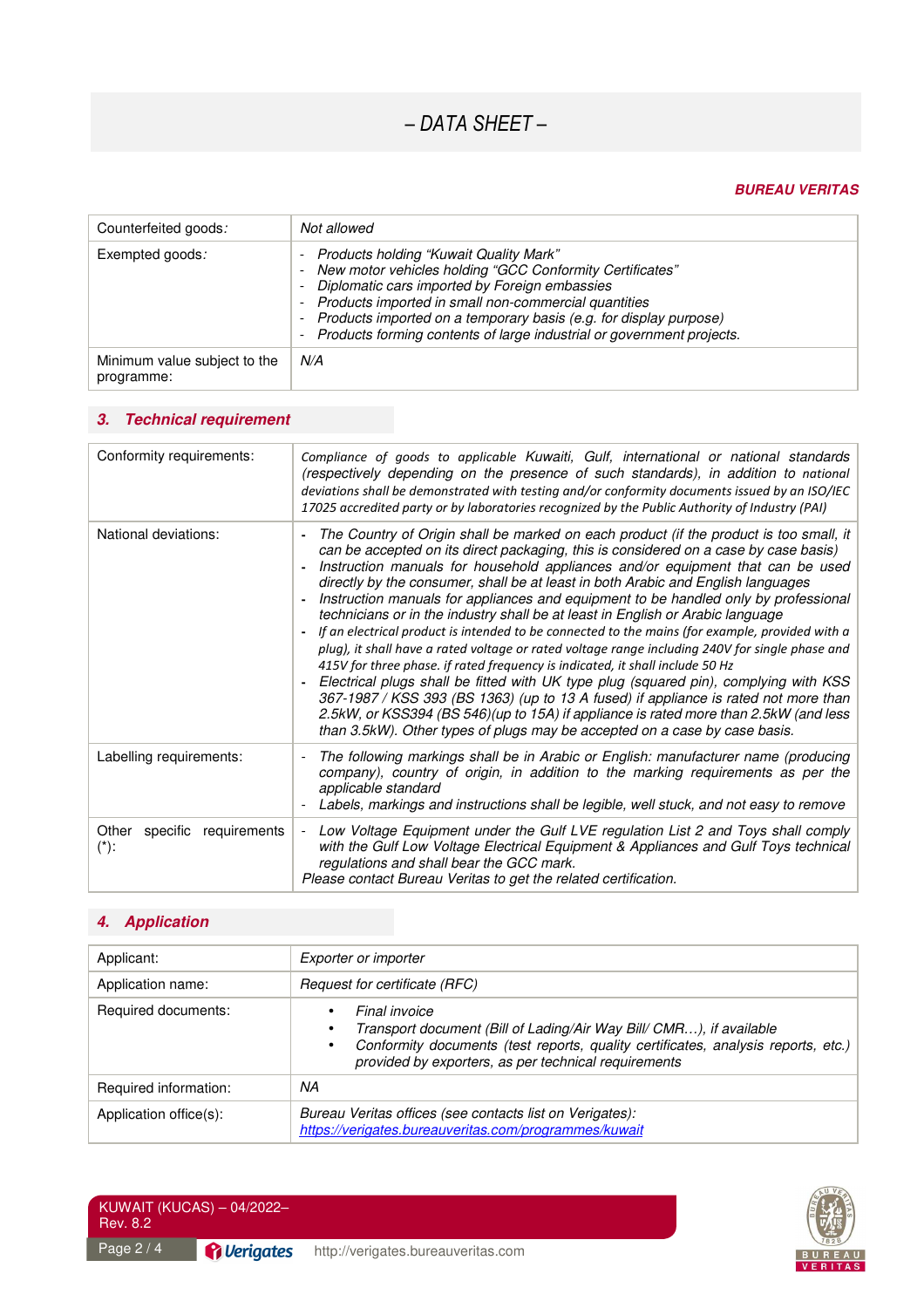#### **BUREAU VERITAS**

#### **5. Control testing requirements**

| Applicable cases:    | Conformity document not available or not acceptable                                                                                                                                                                                                |
|----------------------|----------------------------------------------------------------------------------------------------------------------------------------------------------------------------------------------------------------------------------------------------|
| Laboratory criteria: | ISO/IEC 17025 accredited laboratory or laboratory recognized by the Public Authority of<br>Industry (PAI)                                                                                                                                          |
| Testing:             | Control testing according to the applicable Kuwaiti, Gulf, international standards, and<br>national standards (in this respective order of priority depending on the presence of such<br>standards) along with national deviations when necessary. |

#### **6. Inspection requirements**

| Scope of inspection:    | Review of markings as per applicable standard(s) and identification of products |
|-------------------------|---------------------------------------------------------------------------------|
| Destination inspection: | Not allowed                                                                     |
| Witness of loading:     | Not mandatory except for certain cases for lubricants or upon request           |
| Seal of container:      | Not mandatory except for certain cases for lubricants or upon request           |
| Sampling:               | In case of control testing (see section 5 as above)                             |
| Type of report issued:  | Inspection report (IR)                                                          |

#### **7. Facilitation procedures**

• *Please check with the Bureau Veritas offices for further details* 

#### **8. Conclusion of the Assessment**

- *Technical Evaluation Report (TER)*
- *Technical Inspection Report (TIR)*
- *Non-Conformity Report (NCR)*

#### **9. Fees**

*The fees related to TIR issuance are paid by the Exporters directly to Bureau Veritas/BIVAC Office handling the file.* 

| Fees <sup>1,3</sup>                                                                        | Declared value of shipment <sup>2</sup> |
|--------------------------------------------------------------------------------------------|-----------------------------------------|
| <b>USD 270</b>                                                                             | USD 0 - 60,000                          |
| <b>0.4% of FOB value (with minimum   USD 60,001 - 200,000</b><br><b>USD 270)</b>           |                                         |
| <b>USD800</b> + 0.25% of FOB value $ $ USD 200,001 - 1,000,000<br>exceeding USD 200,000    |                                         |
| <b>USD2800</b> + 0.10% of FOB value $ $ USD 1,000,001 and above<br>exceeding USD 1,000,000 |                                         |

*1: includes documentary review, shipment inspection and issuance of TIR as applicable, Issuance of TER and additional services which may be required (testing, audit, re-inspection, sealing…) are subject to additional quotation.* 

*The fees are net of any taxes and duties.* 

*2: Value of shipment is the FOB value of goods (without customs, insurance and freight charges).* 

*3: These values may vary in certain countries.*